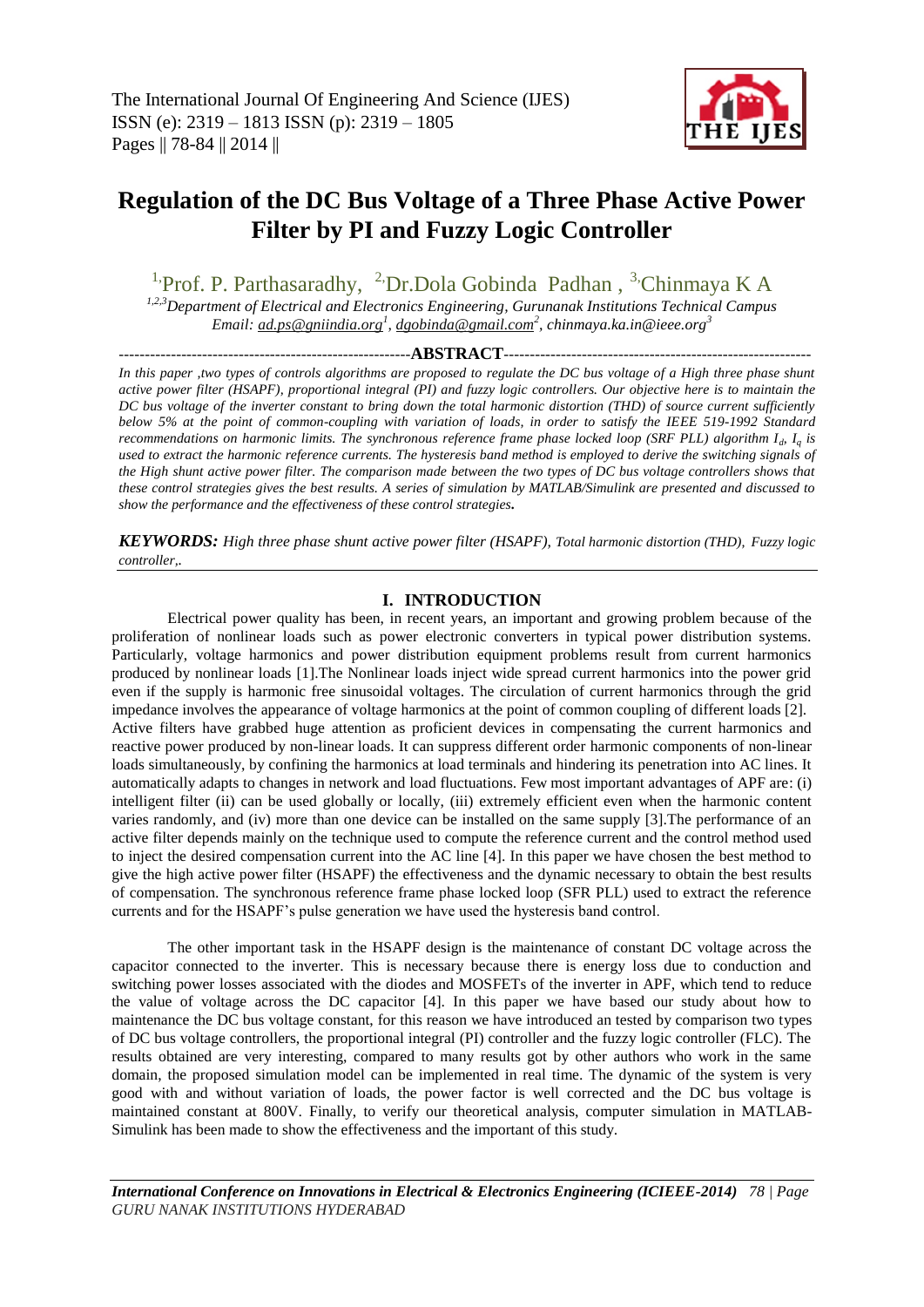### **II. SHUNT APF CURRENT DETERMINATION**

Among the several methods presented in the literature [4] to generate the reference current of the compensator, the synchronous reference frame phase locked loop (SRF-PLL) is one of the most common and probably it is widely used method.One of the most important characteristics of this algorithm is that the reference currents are derived directly from the real loads currents without considering the source voltages. This is an important advantage since the generation of the reference signals is not affected by voltage unbalance or voltage distortion, therefore increasing the compensation robustness and performance [5].

## **III. DC LINK VOLTAGE REGULATION**

For regulating and maintaining the DC link capacitor voltage constant, the active power flowing into the active filter needs to be controlled. If the active power flowing into the filter can be controlled equal to the losses inside the filter, the DC link voltage can be maintained at the desired value [8]. In order to do this [7], a PI and Fuzzy logic controllers branches are added to the d axis in d–q frame (see Fig. 1a,b) to control the active current component. The PI and Fuzzy logic controllers control this small amount of active current and then the current controller regulates this current to maintain the DC link capacitor voltage constant. To achieve this, the DC link voltage is detected and compared with the reference voltage setting by control circuit and then the difference is fed to the PI and fuzzy logic controllers.

#### **A.DC link voltage regulation with PI controller**

Fig. 1a shows the internal structure of the control circuit. The peak value of reference currents is estimated by regulating the DC link voltage. The actual capacitor voltage is compared with a set reference value.



Fig. 1a DC link voltage regulation by PI controller

The error signal is then processed through a PI controller, which contributes to zero steady error in tracking the reference current signal. The output of the PI controller is considered as peak value of the supply current (Imax), which is composed of two components: (a) fundamental active power component of load current, and (b) loss component of APF; to maintain the average capacitor voltage to a constant value[1].

#### **B.DC link voltage regulation with fuzzy logic controller (FLC)**

Fig. 1b shows the FLC based dc voltage (Vdc) controller for filter [9]. The peak value of reference currents is estimated by regulating the DC link voltage. The actual capacitor voltage is compared with a set reference value. The error signal and its derivative are then processed through a Fuzzy controller, which contributes to zero steady error in tracking the reference current signal [1]. The fuzzy inference system implementation is used in MATLAB. This FIS consists of Fuzzy Inference System (FIS) Editor, Membership Function Editor, Rule Editor, Rule Viewer and Surface Viewer. The FIS Editor handles the high-level issues for the system: How many inputs and output variables? What are their names? The Membership Function Editor is used to define the shapes of all the membership functions associated with each variable. The Rule Editor is for editing the list of rules that defines the behavior of the system. The Rule Viewer and the Surface Viewer are used for looking at, as opposed to editing, the FIS. They are strictly read-only tools. Used as a diagnostic, it can show which rules are active, or how individual membership function shapes are influencing the results. The Surface Viewer is used to display the dependency of one of the outputs on any one or two of the inputs—that is, it generates and plots an output surface map for the system [8].

*International Conference on Innovations in Electrical & Electronics Engineering (ICIEEE-2014) 79 | Page GURU NANAK INSTITUTIONS HYDERABAD*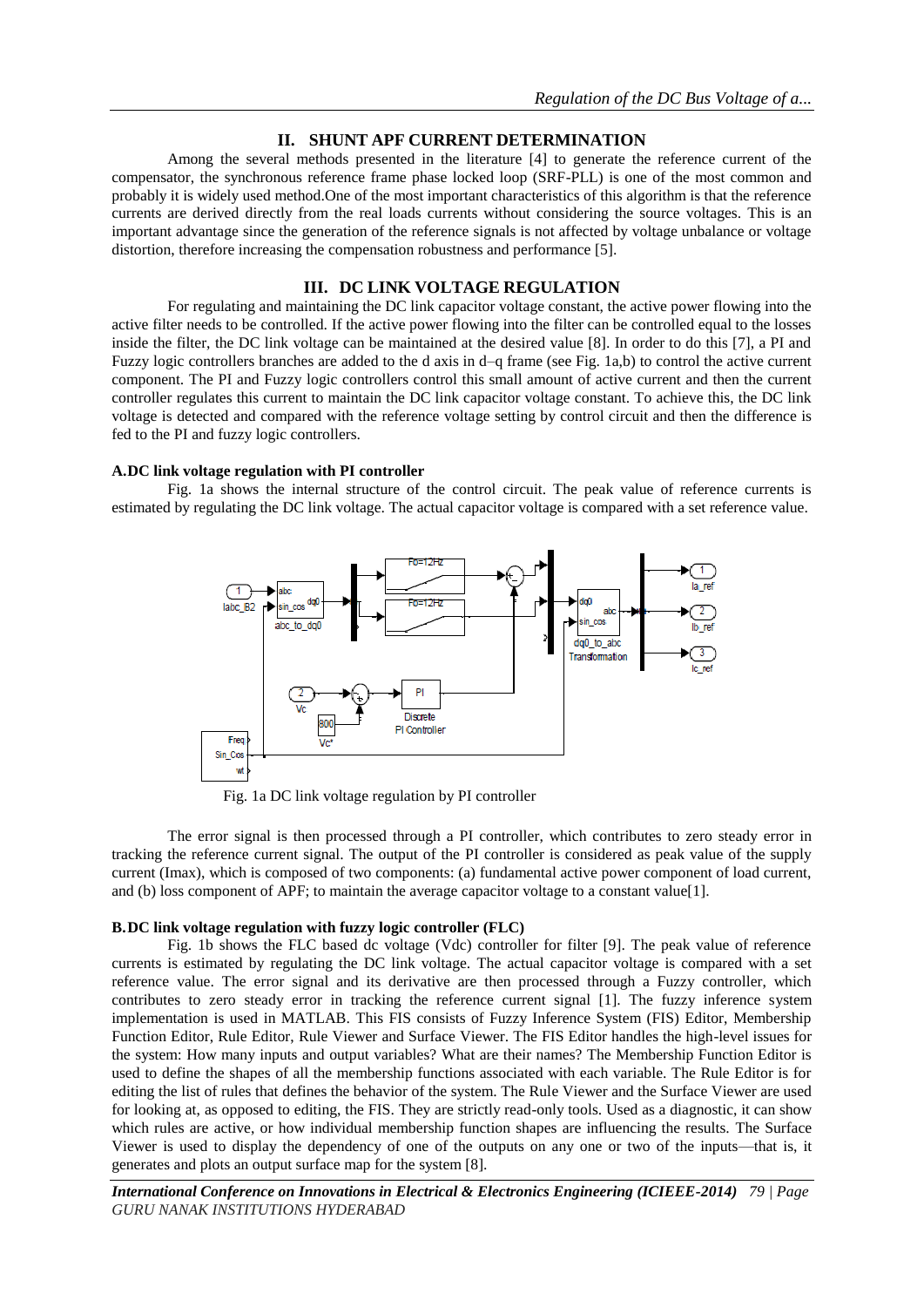

Fig. 1b DC link voltage regulation by FLC

FLC converts a linguistic control strategy into an automatic control strategy, and fuzzy rules are constructed by expert experience or knowledge database [16]. Firstly, input error (e) and change in error (de) have been placed of the angular velocity to be the input variables of the fuzzy logic controller. Then the output variable of the fuzzy logic controller is presented by the control Current Imax. To convert these numerical variables into linguistic variables [1], the following seven fuzzy levels or sets are chosen as: NL(Negative Large), NM(Negative Medium), NS (Negative Small), ZE (Zero), PS(Positive Small), PM(Positive Medium) and PL (Positive large). The fuzzy variables (e) and (de) are processed by the inference engine, by executing the set of control rules contained by rule matrix (7 x 7) as given in Table 1. Various inference mechanisms have been developed to de-fuzzifies the fuzzy rules. In this paper, we applied min-max inference method to get implied fuzzy set of the turning rules. The imprecise fuzzy control action generated from the inference engine must be transformed to a precise control action in real applications. The centroid method is used to de-fuzzify the implied fuzzy control variables.

| e         | NL | <b>NM</b>   | NS | ZE | PS | PM | PL |
|-----------|----|-------------|----|----|----|----|----|
| de        |    |             |    |    |    |    |    |
| NL        | NL | NL          | NL | NL | NM | NS | ZE |
|           |    |             |    |    |    |    |    |
| <b>NM</b> | NL | NL          | NL | NM | NS | ZΕ | PS |
|           |    |             |    |    |    |    |    |
| NS        | NL | NL          | NM | NS | ZE | PS | PM |
|           |    |             |    |    |    |    |    |
| ZE        | NL | NM          | NS | ZE | PS | PM | PL |
|           |    |             |    |    |    |    |    |
| PS        | NΜ | NS          | ZE | PS | PM | PL | PL |
|           |    |             |    |    |    |    |    |
| PM        | NS | ZE          | PS | PM | PL | PL | PL |
|           |    |             |    |    |    |    |    |
| PL        | NL | $_{\rm NM}$ | NS | ZE | PS | PM | PL |
|           |    |             |    |    |    |    |    |

Table 1. Rule base table.

# **IV. SIMULATION RESULTS AND DISCUSSION**

Extensive simulations in MATLAB/Simulink were carried out. Table 2 gives the values of parameters used during simulation.

*International Conference on Innovations in Electrical & Electronics Engineering (ICIEEE-2014) 80 | Page GURU NANAK INSTITUTIONS HYDERABAD*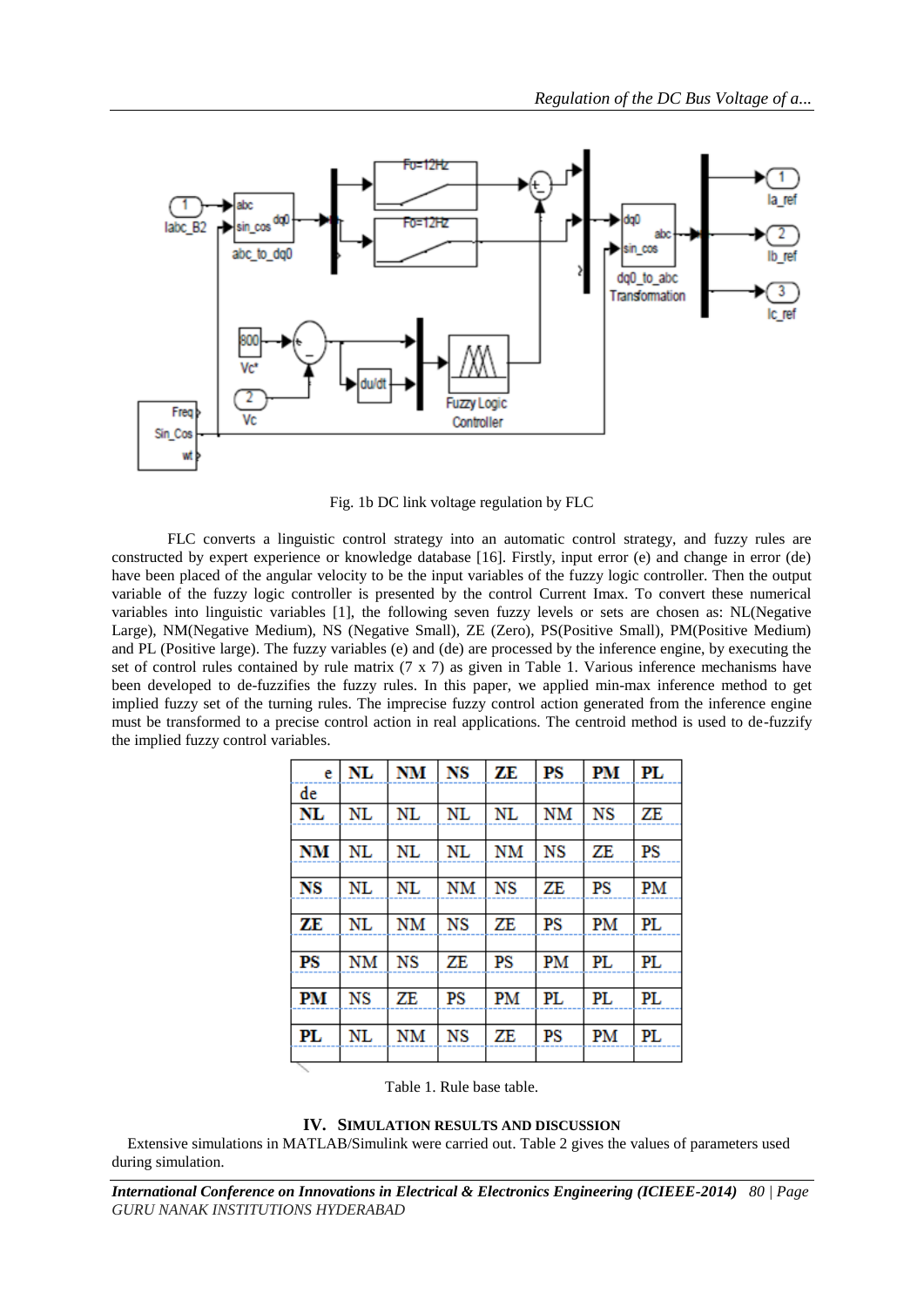| Network                                                                                    | $Vsms=320V,f=50HZ$<br>$Rs=0.5m\Omega$ , Ls=15uH                            |  |  |  |
|--------------------------------------------------------------------------------------------|----------------------------------------------------------------------------|--|--|--|
| Non linear load                                                                            | $Rc=1.2$ m $\Omega$ , Lc=50 $\mu$ H<br>$Rd=25 \Omega$ , Ld=50mH<br>$=45$ ° |  |  |  |
| Shunt active filter                                                                        | C=485 $\mu$ F,Rf=1.5 m $\Omega$<br>$Lf=1200\mu H$                          |  |  |  |
| Hysteresis control                                                                         | $\Lambda$ I=2A                                                             |  |  |  |
| Iref calculation:<br>-2 <sup>nd</sup> order HPF<br>-2 <sup>nd</sup> order band-pass filter | $fc=12HZ$<br>$=0.7$<br>$fc=12HZ$<br>$=0.707$                               |  |  |  |
| PI controller<br>Reference voltage                                                         | $KP=2, Ki=1.5$<br>$Ve* = 800V$                                             |  |  |  |

Table 2. System Parametres



Fig. 2 Simulation results after introducing HSAPF with PI (a) without load variation (b) with load variation

*International Conference on Innovations in Electrical & Electronics Engineering (ICIEEE-2014) 81 | Page GURU NANAK INSTITUTIONS HYDERABAD*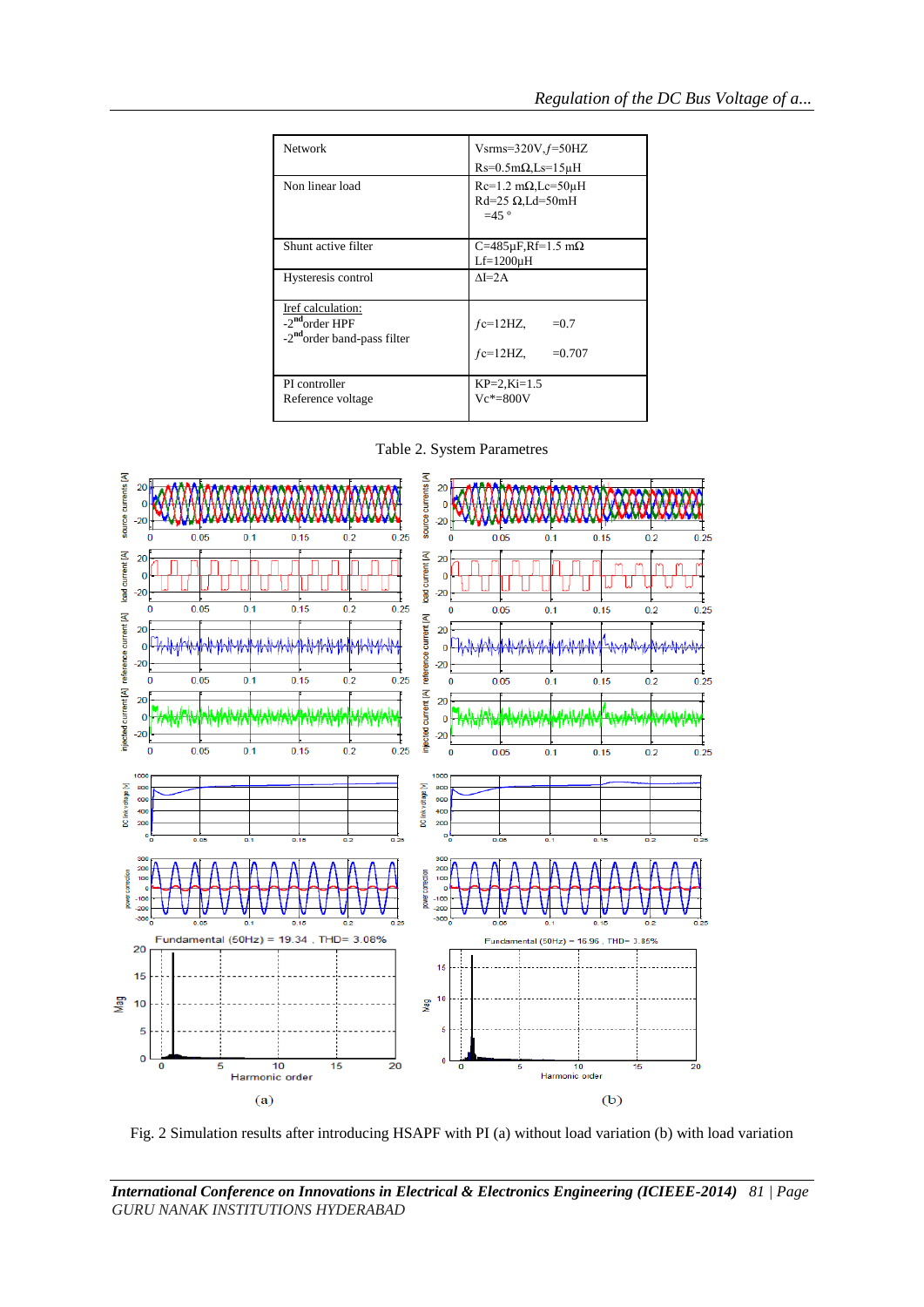

Fig. 3 Simulation results after introducing HSAPF with FLC (a) without load variation (b) with load variation

Figs. 2a and 2b illustrates the performance of the high shunt active power filter using PI controller, we can notice that the source current takes a sinusoidal form and the harmonic currents injected by HSAPF followed their references. The DC capacitor voltage is well regulated and maintained at a constant value of 800V with a very limited fluctuation. THD of source current is 2.10% with load changing and the power factor is well corrected.

*International Conference on Innovations in Electrical & Electronics Engineering (ICIEEE-2014) 82 | Page GURU NANAK INSTITUTIONS HYDERABAD*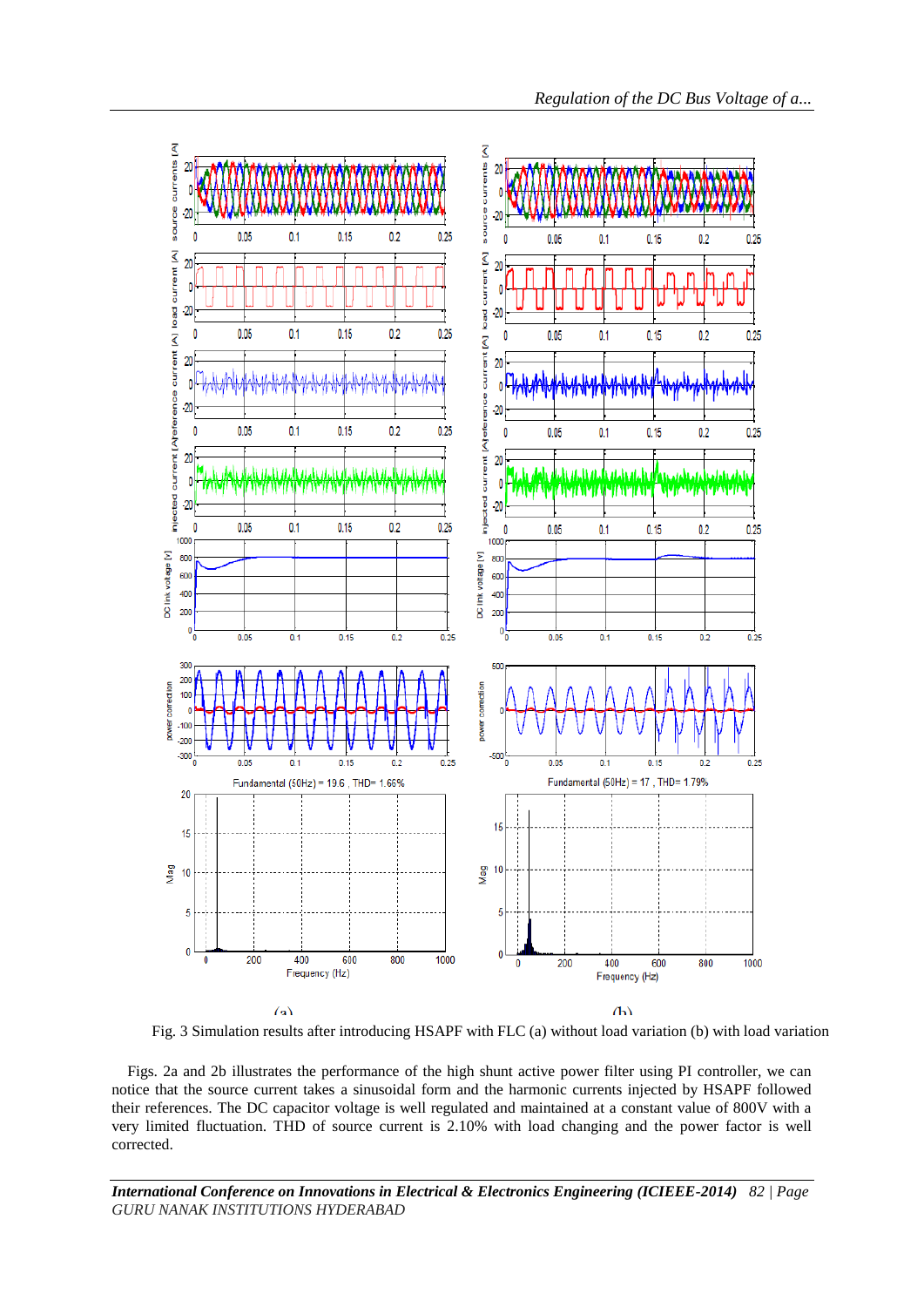Figs. 3a, 3b gives the details of source current, reference current of phase a, injected current of phase a, load current, DC link voltage, power correction and THD after compensation with and without load variation using fuzzy logic controller (FLC).It is observed that the source currents are balanced and sinusoidal, the wave forms of these currents are good and the notches are eliminated. We can say that PI and FLC are converging to the same compensation characteristics. However, without and with load variation the Id-Iq method with FLC shows superior performance, we can see this in THD value which is 1.66% and 1.79%. Here we do a comparison between the convergence characteristics of Vdc for PI and FL controllers. The simulation wave forms for Vdc shows that:

1. Before load variation , the PI controller present an over shoots especially in the first 5ms but FLC present no over shoots which justify the effectiveness of the fuzzy logic controller.

2. After load variation at t=0.15s the over shoots presented by PI controller are less than the case of FLC . With load variation the dynamic of the PI controller is the best.

The THD's of source currents before and after compensation with and without load variation have been listed and compared in Table.3.

| THD of source current (%) |       |                                          |      |                                          |      |                                |      |
|---------------------------|-------|------------------------------------------|------|------------------------------------------|------|--------------------------------|------|
|                           |       |                                          |      |                                          |      |                                |      |
| Before compensation       |       | After compensation without PI<br>and FLC |      | After compensation with<br>PI controller |      | After compensation<br>with FLC |      |
| Without                   | With  | Without                                  | With | Without                                  | With | Without                        | With |
| 28.1                      |       |                                          |      |                                          |      |                                |      |
|                           | 26.38 | 3.08                                     | 3.85 | 2.68                                     | 2.10 | 1.66                           | 1.79 |

Table. 3. The THD results

#### **V. CONCLUSION**

In the present paper the PI and FL controllers are considered to maintain the DC bus voltage of the three phase high shunt active power filter constant. The synchronous reference frame PLL algorithm is used to extract the harmonic reference currents. The control scheme using hysteresis current controllers has been implemented. The MATLAB/Simulink results showing response of the control strategies under load variation are presented. All these control schemes are effective in harmonic compensation and satisfy the IEEE 519-1992 Standard recommendations on harmonic limits. The DC link voltage has been regulated successfully, minimizing the undesirable power losses responsible for degradation of the HSAPF performance, thereby providing optimal load compensation. The THD<sup>3</sup> results in table 3 confirm the viability of the proposed control strategies and prove that the HSAPF, thanks to robust DC link voltage controllers, allows improving power quality by compensating current harmonics. The future step in this work is to build a practical experiment and to validate the proposed three phase and Affiliations

#### **REFERENCES**

- [1] Suresh Mikkili, A.K. Panda. Real-time implementation of PI and fuzzy logic controllers based shunt active filter control strategies for power quality improvement. Electrical Power and Energy Systems 43 (2012) 1114–1126.
- [2] S. Rahmania, Ab. Hamadia, K. Al-Haddad , A.I. Alolah. DSP-based implementation of an instantaneous current control for a three- phase shunt hybrid power filter. Mathematics and Computers in Simulation 91 (2013) 229–248.
- [3] SushreeSangitaPatnaik, Anup Kumar Panda. Real-time performance analysis and comparison of various control schemes for particle swarm optimization-based shunt active power filters. Electrical Power and Energy Systems 52 (2013) 185–197.
- [4] NaimishZaveri, Ankit Mehta, AjitsinhChudasama. Performance Analysis of Various SRF Methods in Three Phase Shunt Active Filters. Fourth International Conference on Industrial and Information Systems, ICIIS 2009, 28 - 31 December 2009, Sri Lanka.
- [5] Victor Càrdenas, Luis Moràn, Arturo Bahamondes, Juan Dixon. Comparative Analysis of Real Time Reference Generation Techniques for Four-Wire Shunt Active Power Filters. 0-7803-7754-0/03/\$17.00 02003 IEEE.
- [6] MetinKesler, EnginOzdemir. Synchronous-Reference-Frame-Based Control Method for UPQC Under Unbalanced and Distorted Load Conditions. IEEE Transactions on Industrial Electronics, Vol.58, NO.9, September 2011.
- [7] Zhongfu Zhou, Yanzhen Liu. Pre-sampled data based prediction control for active power filters. Electrical Power and Energy Systems 37 (2012) 13–22.
- [8] Anup Kumar Panda, Suresh Mikkili. FLC based shunt active filter (p–q and Id–Iq) control strategies for mitigation of harmonics with different fuzzy MFs using MATLAB and real-time digital simulator. Electrical Power and Energy Systems 47 (2013) 313–
- [9] VasundharaMahajan, PramodAgarwal, Hari Om Gupta. An artificial intelligence based controller for multilevel harmonic filter. Electrical Power and Energy Systems 58 (2014) 170–180.

*International Conference on Innovations in Electrical & Electronics Engineering (ICIEEE-2014) 83 | Page GURU NANAK INSTITUTIONS HYDERABAD*